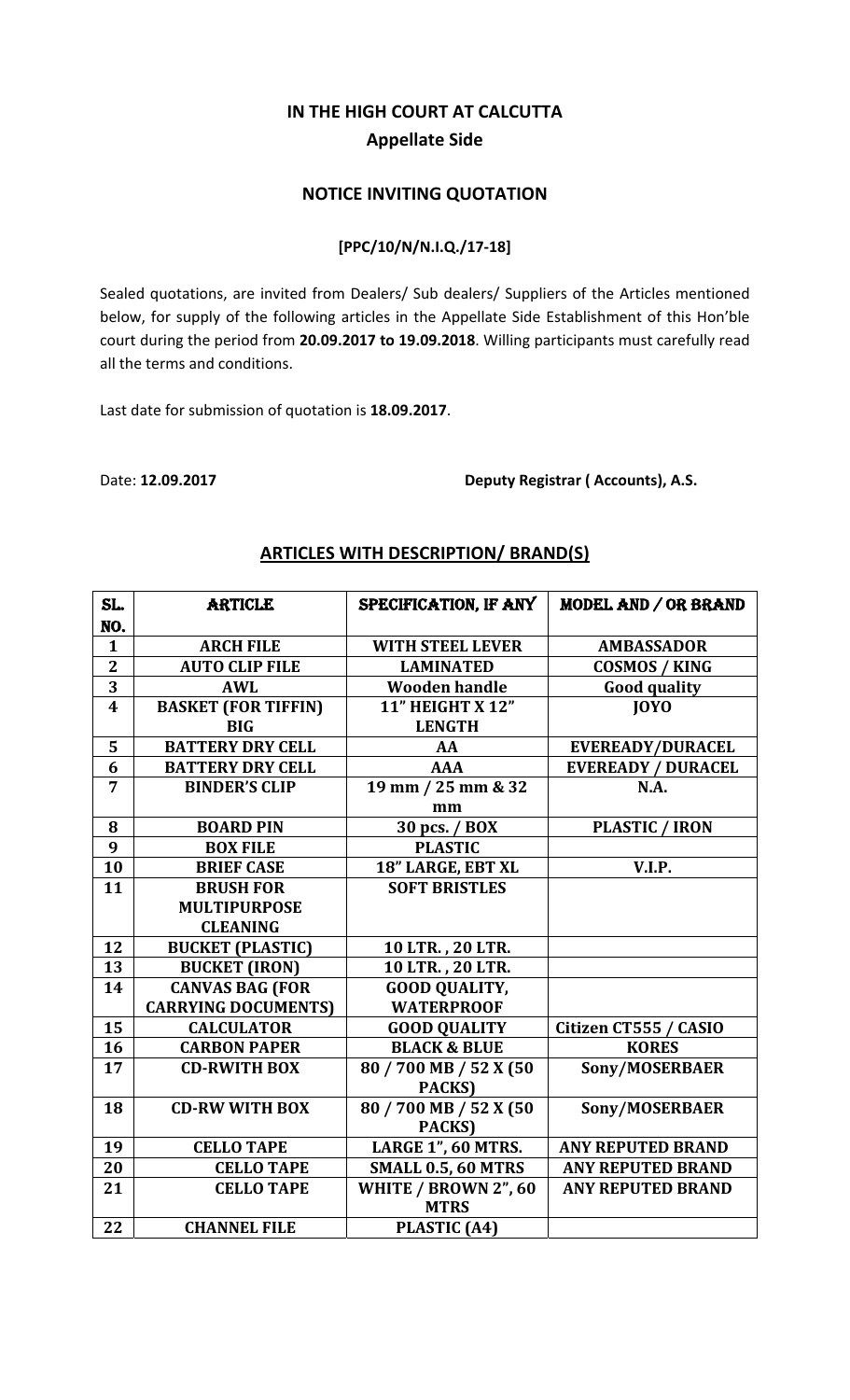| SL. | <b>ARTICLE</b>                              | SPECIFICATION, IF ANY       | MODEL AND / OR BRAND              |
|-----|---------------------------------------------|-----------------------------|-----------------------------------|
| NO. |                                             |                             |                                   |
| 23  | <b>CHANNEL FILE</b>                         | PLASTIC (F/S)               |                                   |
| 24  | <b>CLIP</b> (METAL)                         | <b>DURABLE</b>              |                                   |
| 25  | <b>CLIP (PLASTIC)</b>                       | <b>DURABLE</b>              |                                   |
| 26  | <b>CLEANING LIQUID</b>                      | 500 ML. DISPENSOR           | <b>COLIN</b>                      |
| 27  | <b>CLOTH DUSTER</b>                         | 3 X 3 (COTTON)              | <b>GOOD QUALITY</b>               |
| 28  | <b>COAT HANGER</b>                          | <b>WOODEN</b>               | <b>GOOD QUALITY</b>               |
| 29  | <b>COAT BRUSH</b>                           |                             |                                   |
| 30  | <b>CORRECTION FLUID</b>                     | WITH DILUTER 15 ML.         | Kores/any reputed brand           |
| 31  | <b>CORRECTION PEN</b>                       | <b>TIP</b>                  | Faber castel/any reputed<br>brand |
| 32  | <b>COTTON TAG</b>                           | 100 PCS., 9" YARN & 20 MM   |                                   |
| 33  | <b>COMPUTER COVER (FULL</b>                 |                             |                                   |
|     | SET)                                        |                             |                                   |
| 34  | <b>COVER FILE (PLASTIC)</b>                 | <b>CROCODILE TRACING</b>    |                                   |
| 35  | <b>COVER FILE (PLAIN)</b>                   |                             |                                   |
| 36  | <b>CUP AND DISH</b>                         |                             | <b>CLAY CRAFT / LAOPALA</b>       |
| 37  | <b>DVD-RW</b>                               |                             | <b>SONY / MOSERBAER</b>           |
| 38  | <b>DVD-R</b>                                |                             | <b>SONY / MOSERBAER</b>           |
| 39  | <b>DOOR MAT</b>                             | <b>IUTE</b>                 |                                   |
| 40  | <b>DESK MEMO STAND</b>                      |                             |                                   |
| 41  | <b>DUSTER (SMALL &amp; BIG)</b>             |                             |                                   |
| 42  | <b>DUSTER (RED THAN)</b>                    |                             |                                   |
| 43  | <b>ELECTRIC KETTLE</b>                      | 1 LTR.                      | <b>BAJAJ</b>                      |
| 44  | <b>ENVELOPE</b>                             | <b>28 X 12 BROWN</b>        | <b>GOOD QUALITY</b>               |
| 45  | <b>ENVELOPE</b>                             | <b>28 X 12 WHITE</b>        | <b>GOOD QUALITY</b>               |
| 46  | <b>ENVELOPE CLOTHED A4 (14"</b><br>$X 10$ " |                             |                                   |
| 47  | <b>ENVELOPE CLOTHED LEGAL</b><br>(16``X12") |                             |                                   |
| 48  | <b>EXERCISE BOOK (LONG)</b>                 | <b>GOOD QUALITY</b>         |                                   |
| 49  | <b>Extension Chord</b>                      | 5,10,15 AMPERE              |                                   |
| 50  | <b>FLASK</b>                                | <b>1 LTR.</b>               | <b>EAGLE/MILTON</b>               |
| 51  | <b>FAX ROLL</b>                             | <b>ROLL, 30 MTS.</b>        | <b>KORES</b>                      |
| 52  | <b>FEVI QUICK</b>                           | <b>SMALL / MEDIUM</b>       |                                   |
| 53  | <b>FEATHER DUSTER</b>                       |                             |                                   |
| 54  | <b>FORK</b>                                 | <b>STEEL</b>                | <b>VIP</b>                        |
| 55  | <b>FILE TRAY</b>                            | <b>FS SIZE</b>              |                                   |
| 56  | <b>FOUNTAIN PEN</b>                         |                             |                                   |
| 57  | <b>FOUNTAIN PEN INK</b>                     |                             |                                   |
| 58  | <b>GEL PEN</b>                              | <b>BLACK/BLUE/RED/GREEN</b> | <b>OCEAN / LINC EXECUTIVE</b>     |
| 59  | <b>GEL REFILL</b>                           |                             | <b>OCEAN / LINC EXECUTIVE</b>     |
|     |                                             | <b>BLACK/BLUE/RED/GREEN</b> |                                   |
| 60  | <b>GEMS CLIP</b>                            | <b>PALSTIC COATED</b>       | <b>NOVEX/ZOREX</b>                |
| 61  | <b>GLASS (DRINKING</b><br><b>PURPOSE)</b>   | <b>STANDERED QUALITY</b>    |                                   |
| 62  | <b>GLASS LID AND MAT</b>                    | $6 + 6$ SET                 |                                   |
| 63  | <b>GLASS MARKER</b>                         |                             | <b>APSARA</b>                     |
| 64  | <b>GLASS (BOROSIL)</b>                      |                             | <b>BOROSIL</b>                    |
| 65  | <b>GLUE STICK</b>                           | <b>15 GMS STICK</b>         | <b>KORES/FEVISTICK</b>            |
| 66  | <b>GUM TUBE</b>                             | 20 ML. TUBE                 | <b>FEVIGUM</b>                    |
| 67  | <b>GUM JAR</b>                              | 5 KGS. JAR                  | <b>EURO</b>                       |
| 68  | <b>HAND GLOVES</b>                          |                             |                                   |
| 69  | <b>HAND WASH (BOTTLE)</b>                   |                             | <b>LIFEBUOY / DETTOL</b>          |
| 70  | <b>HAND WASH (POUCH)</b>                    |                             |                                   |
| 71  | <b>HARPIC</b>                               |                             |                                   |
| 72  | <b>HIGHLIGHTER PEN</b>                      | <b>70 ML</b>                | <b>FABERCASTEL</b>                |
| 73  | <b>HI-TECH PEN</b>                          |                             | <b>PILOT LUXOR</b>                |
| 74  | <b>HI-TECH PEN INK</b>                      |                             |                                   |
| 75  | <b>JOTTER PEN</b>                           |                             | <b>REYNOLDS/LINC</b>              |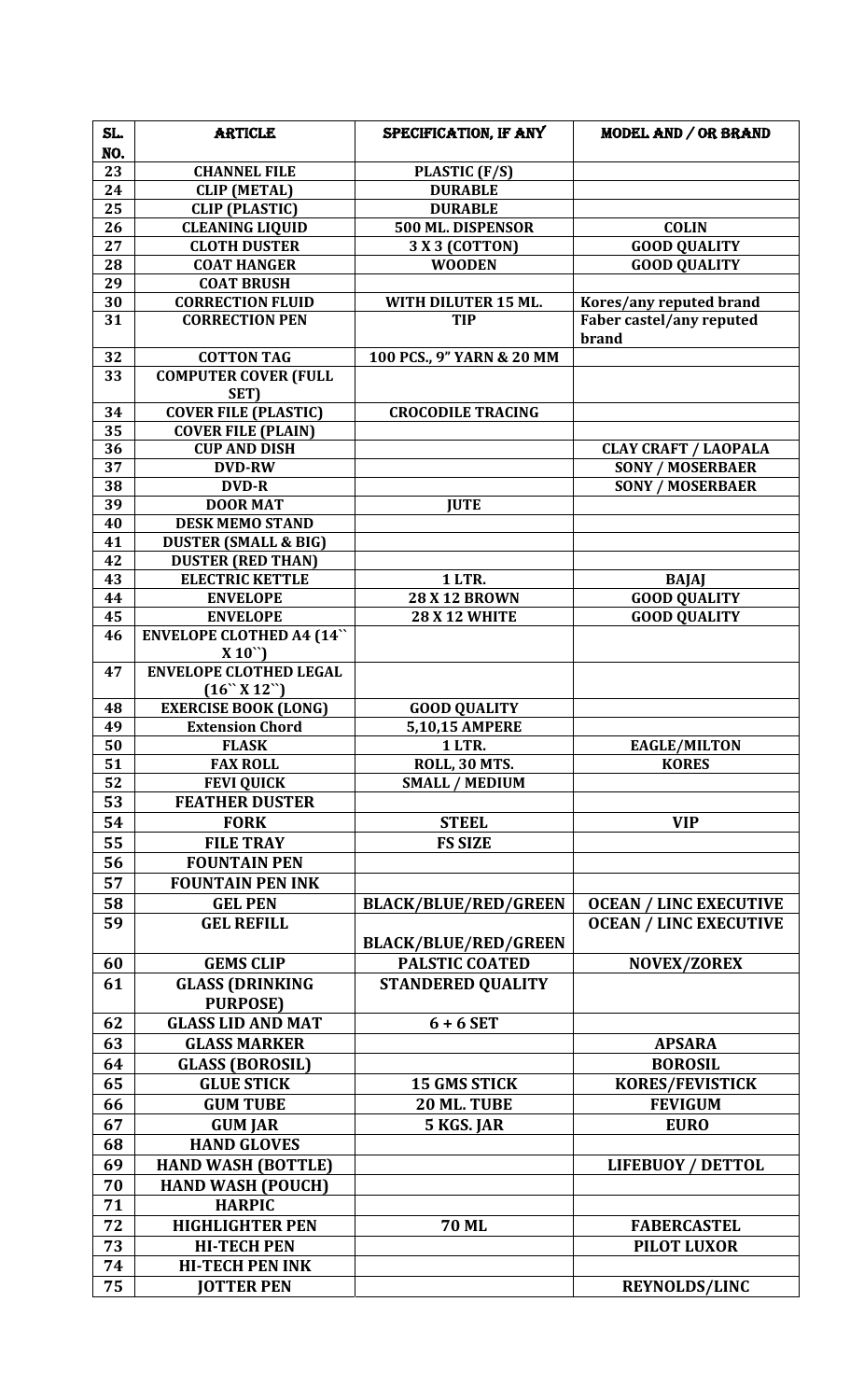| 76 | <b>JOTTER REFILL</b>          | <b>STEEL</b>           | <b>REYNOLDS / LINC</b> |
|----|-------------------------------|------------------------|------------------------|
| 77 | <b>JUTE THREAD BALL</b>       | $1$ KG. = 15 BALLS     |                        |
| 78 | <b>KNIFE</b>                  | <b>WOODEN HANDLE</b>   |                        |
| 79 | <b>LETTER WRITING PAD</b>     | 50 PGS.; 100 PGS.      |                        |
| 80 | <b>LIQUID CLEANSER BOTTLE</b> |                        | <b>LIZOL</b>           |
|    | (BIG/MEDIUM)                  |                        |                        |
| 81 | <b>LIQUID CLEANSER BOTTLE</b> |                        | <b>LIZOL</b>           |
|    | (SMALL)                       |                        |                        |
| 82 | <b>LOCK &amp; KEY</b>         | <b>8 LEVERS / 7</b>    | <b>GODREJ / LOCAL</b>  |
|    |                               | <b>LEVERS/SMALL</b>    |                        |
| 83 | <b>MAGNETIC BOARD PIN</b>     | <b>6" PLASTIC MADE</b> |                        |
| 84 | <b>METAL CLIP</b>             |                        |                        |
| 85 | <b>MOSQUITO REPELLANT OIL</b> | 45 ML. GOOD KNIGHT     | <b>GOOD KNIGHT</b>     |
| 86 | <b>MOSQUITO REPELLANT</b>     | 400 ML. (RED & BLACK)  |                        |
|    | <b>SPRAY BOTTLE</b>           |                        |                        |
| 87 | <b>MARKER PEN</b>             |                        | <b>ARTLINE/LUXOR</b>   |
| 88 | <b>NAPTHELENE</b>             | <b>200 GMS. PACKET</b> | <b>BCPL</b>            |
| 89 | <b>NYLON MUG</b>              |                        |                        |
| 90 | <b>PAPER WEIGHT</b>           | <b>GLASS</b>           |                        |
| 91 | <b>PAPER CLIP - PLASTIC</b>   |                        |                        |
| 92 | <b>PENCIL (RED/BLUE)</b>      |                        | APSARA/any             |
|    |                               |                        | reputed brand          |
| 93 | <b>PEN STAND</b>              | <b>PLASTIC</b>         |                        |
| 94 | PENCIL HB BOX OF 10           |                        | <b>APSARA PLATINUM</b> |
|    | <b>PENCILS</b>                |                        | any reputed brand      |
| 95 | <b>PENCIL SHARPNER</b>        |                        | any reputed brand      |
| 96 | <b>POLLUTION MASK</b>         |                        | any reputed brand      |

| SL. | <b>ARTICLE</b>            | SPECIFICATION, IF ANY          | MODEL AND / OR BRAND      |
|-----|---------------------------|--------------------------------|---------------------------|
| NO. |                           |                                |                           |
| 97  | PIN (ALPIN)               | <b>SOLID HEAD &amp; NEDDLE</b> | <b>BELL</b>               |
| 98  | "T" PIN                   |                                |                           |
| 99  | <b>PIN CUSHION</b>        |                                | <b>NOVEX/ZOREX</b>        |
| 100 | <b>POOKER WITH WOODEN</b> |                                |                           |
|     | <b>HANDLE</b>             |                                |                           |
| 101 | <b>PUNCHING MACHINE</b>   | <b>22 SHEET CAPACITY</b>       | <b>KANGAROO</b>           |
|     | <b>DOUBLE</b>             |                                | any reputed brand         |
| 102 | <b>PUNCHING MACHINE</b>   | <b>22 SHEET CAPACITY</b>       | KANGAROO(FP-20)           |
|     | <b>SINGLE</b>             |                                |                           |
| 103 | <b>PLASTIC SCALE</b>      | 12''/6''                       | <b>NATARAJ</b>            |
|     |                           |                                | any reputed brand         |
| 104 | <b>PLASTIC SCALE 06"</b>  | <b>NATARAJ</b>                 | any reputed brand         |
| 105 | <b>PLATE</b>              | <b>BIG &amp; SMALL</b>         | <b>LAOPALA</b>            |
| 106 | <b>REFILL</b>             | <b>RED-BLUE-BLACK</b>          | LINC/ETC                  |
| 107 | <b>RIBBON (PRINTER)</b>   | <b>LQDSI 5235</b>              |                           |
| 108 | <b>RIBBON (PRINTER)</b>   | <b>MSP 455</b>                 |                           |
| 109 | <b>ROOM FRESHNER</b>      | 125 ML.                        | <b>REMI &amp; LOVIN /</b> |
|     |                           |                                | <b>ODONIL</b>             |
| 110 | <b>SPOON</b>              | <b>SIZE TABLE, STEEL</b>       | <b>VIP</b>                |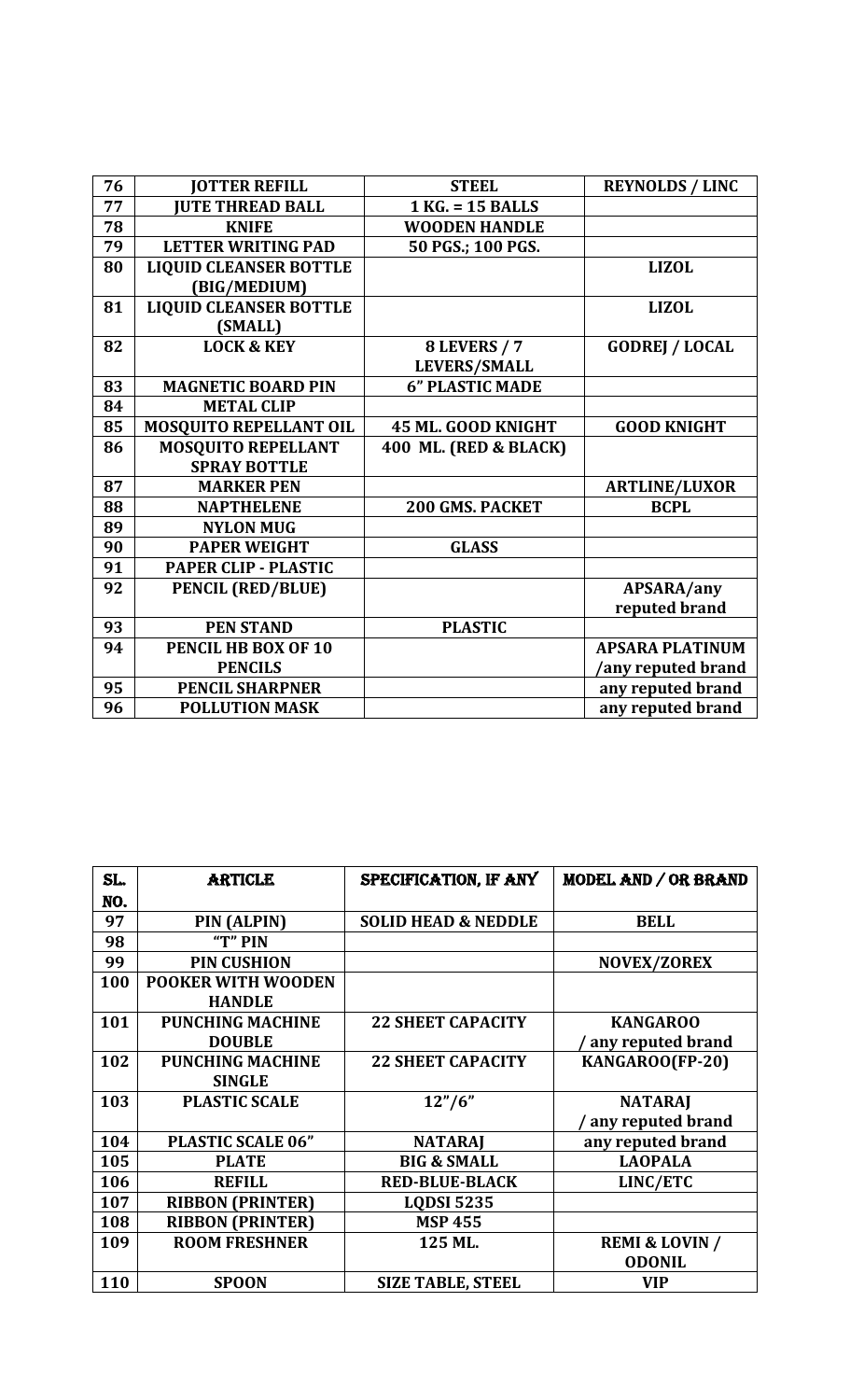| 111 | <b>SPOON</b>                 | <b>SIZE TEA, STEEL</b>       | <b>VIP</b>             |
|-----|------------------------------|------------------------------|------------------------|
| 112 | <b>RUBBER ERASER -</b>       |                              | <b>APSARA</b>          |
|     |                              |                              | any reputed brand      |
| 113 | <b>SCISSORS OFFICE</b>       | <b>MEDIUM</b>                |                        |
| 114 | <b>SELF ADHESIVE PAGE</b>    | <b>PAPER FLAG</b>            | <b>DESMAT/ETC</b>      |
|     | <b>MARKER (COLOUR FLAG</b>   |                              |                        |
|     |                              |                              |                        |
| 115 | <b>SELF ADHESIVE PAGE</b>    | <b>PLASTIC</b>               |                        |
|     | <b>MARKER (COLOUR</b>        |                              |                        |
|     | FLAG)                        |                              |                        |
| 116 | <b>SHORTHAND NOTE</b>        | 200 PGS.                     | <b>EAGLE</b>           |
|     | <b>BOOK</b>                  |                              |                        |
| 117 | SOAP (BIG)                   | 100 GM (APPROX)              | <b>LUX/LIFEBUOY</b>    |
| 118 | <b>SOAP (SMALL)</b>          | 30 GM (APPROX)               | <b>LUX/LIFEBUOY</b>    |
| 119 | <b>TYPE WRITER RIBBON</b>    | <b>BLACK</b>                 | <b>KORES</b>           |
| 120 | <b>STICK DUSTER</b>          |                              |                        |
| 121 | <b>STAMP PAD</b>             | 110 MM X 69 MM (BLUE         |                        |
|     |                              | & BLACK)                     |                        |
| 122 | <b>STAMP PAD INK</b>         | 50 ML. (BLUE & BLACK)        |                        |
| 123 | <b>STAPLER NO. 10</b>        | <b>CAPACITY</b>              | KANGAROO/ETC           |
| 124 | STAPLER 24/6                 | <b>CAPACITY</b>              | KANGAROO/ETC           |
| 125 | <b>STAPLER 23/17</b>         | <b>CAPACITY</b>              | KANGAROO/ETC           |
|     | (JUMBO)                      |                              |                        |
| 126 | <b>STAPLER PIN</b>           | <b>FOR NO. 10</b>            | <b>KORES/ETC</b>       |
| 127 | <b>STAPLER PIN</b>           | <b>24/6 SIZE</b>             | KANGAROO/ETC           |
| 128 | <b>STAPLER PIN</b>           | $23-17-H$                    | KANGAROO/ETC           |
| 129 | <b>SOFTWRITE PEN</b>         | <b>CELLO</b>                 | <b>CELLO</b>           |
| 130 | <b>SCROTCH BITE</b>          | "S" SHAPE                    |                        |
| 131 | <b>TAPE</b>                  | <b>RED, 12 MM</b>            |                        |
| 132 | <b>TAPE</b>                  | WHITE, 12 MM                 |                        |
| 133 | <b>TABLE TOP PAER TRAY -</b> |                              |                        |
|     | (FS)                         |                              |                        |
| 134 | <b>TEA TRAY</b>              | 18" X 12"                    |                        |
| 135 | <b>TRAY</b>                  |                              |                        |
| 136 | <b>THREAD BALL (RED)</b>     |                              |                        |
| 137 | <b>THREAD BALL (WHITE)</b>   |                              |                        |
| 138 | <b>TOILET AIR FRESHNER</b>   | <b>ODONIL WITH BOX</b>       | ODONIL (75 GM)         |
| 139 | <b>TOWEL</b>                 | 150 CM X 75 CM               | (BOMBAY DYEING)        |
| 140 | <b>TOWEL</b>                 | <b>GOOD QUALITY 150 CM X</b> |                        |
|     |                              | 75 CM)                       |                        |
| 141 | <b>TOWEL (HAND)</b>          | (FLORA)                      | (BOMBAY DYEING)        |
| 142 | <b>TWO MOUTHED PEN</b>       | <b>RED &amp; BLUE</b>        | <b>LINK MAGNET/ETC</b> |

| SL. | <b>ARTICLE</b>            | SPECIFICATION, IF ANY      | MODEL AND / OR       |
|-----|---------------------------|----------------------------|----------------------|
| NO. |                           |                            | <b>BRAND</b>         |
| 143 | <b>USE AND THROW PEN</b>  | <b>RED, BLUE, BLACK</b>    | <b>AGNI ICY</b>      |
| 144 | <b>UMBRELLA</b>           | <b>BLACK</b>               | <b>GOOD QUALITY</b>  |
| 145 | <b>VIM LIQUID</b>         | <b>200 ML</b>              |                      |
| 146 | <b>WASTE PAPER BUSKET</b> | <b>DURABLE PLASTIC 12"</b> |                      |
| 147 | <b>WATER PAD WIPES</b>    |                            |                      |
| 148 | <b>WALL CLOCK</b>         |                            | <b>AJANTA - 2907</b> |